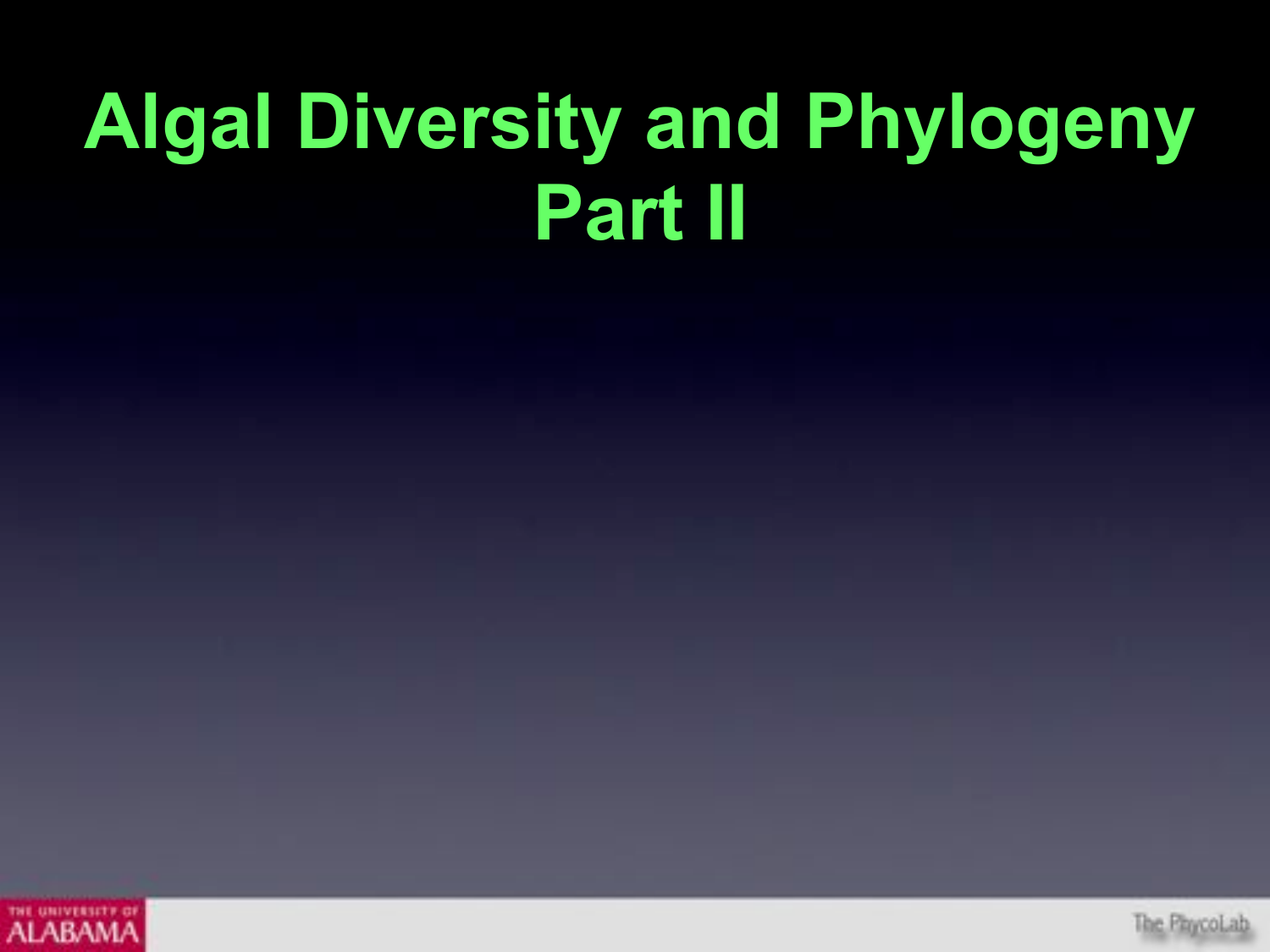# **What about Algal Phylogeny?**

**-How algal groups (orders, families or species) have evolved?**

**-Is it possible to look back into the past?**

**-Is it possible to discover how the species or families are related to each other?**

**-Is it possible to uncover when species have appeared and how they become distributed in our planet after millions and millions of years?**

**Yes, it can be done! just as it is possible to determine if you are related to your family members (paternity tests)**

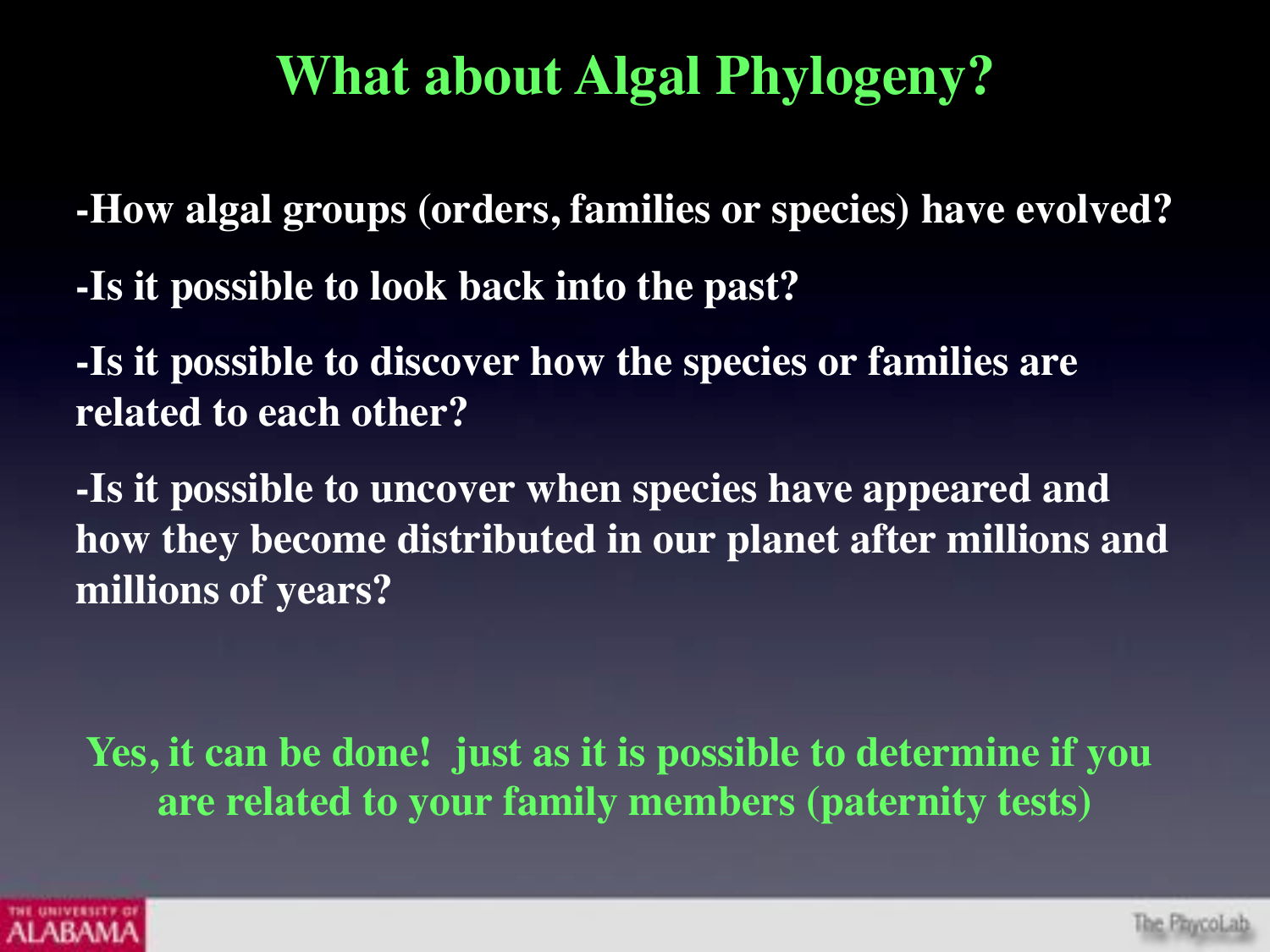#### **Phylogeny reconstruction**

**ALABAN** 

**The goal of phylogeny reconstruction is to understand patterns and processes of evolution (to explain the occurrence of particular characteristics in specific groups of organisms)**

**This is particularly important in the absence of fossil record**

**These characteristics have been typically morphological (for centuries!) but with molecular methods a new field has emerged!**

**There are a variety of inference methods (phenetics, parsimony, maximum likelihood, and bayesian). These methods result in tree diagrams**



The PhycoLab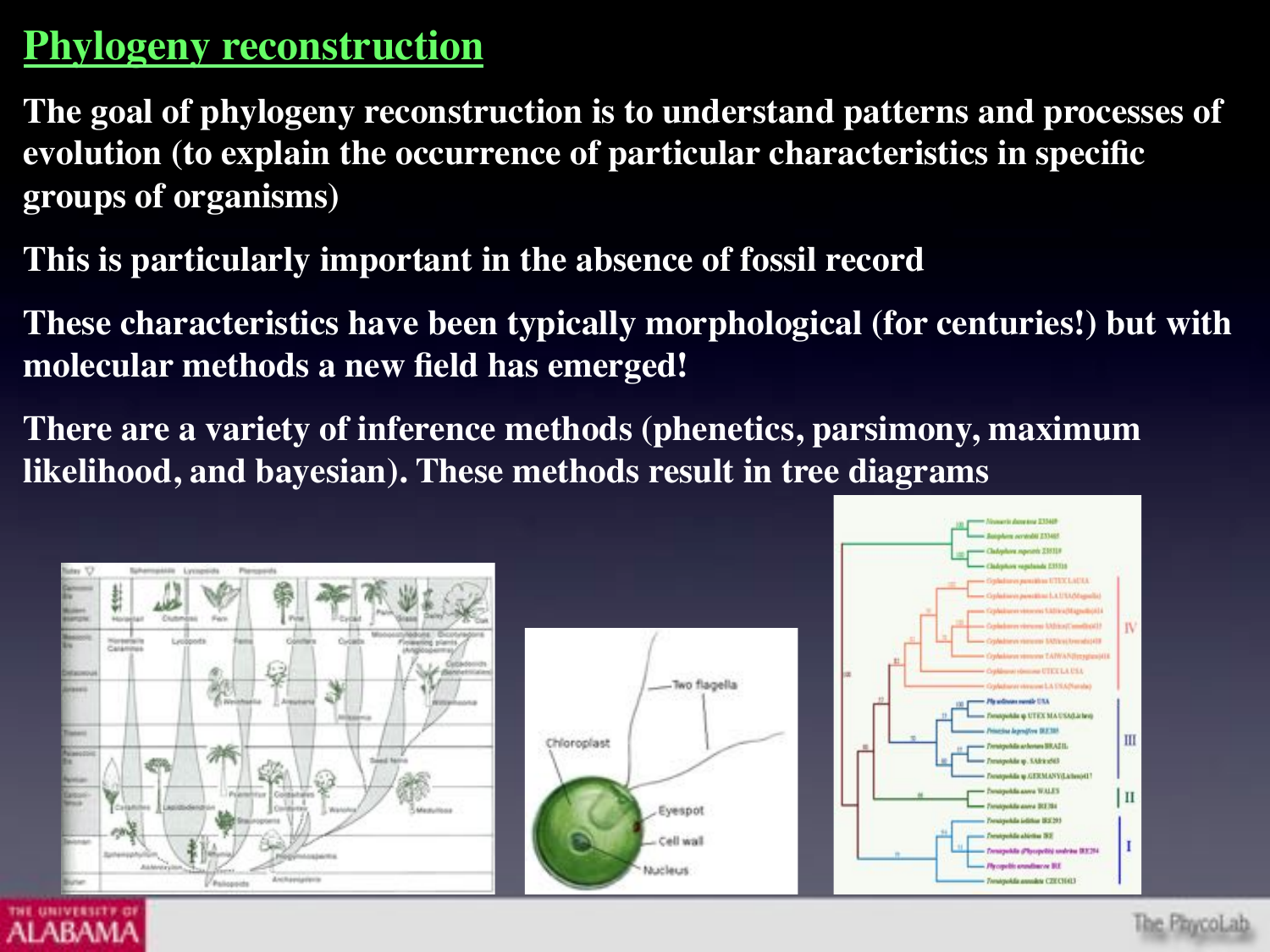#### **Molecular sequences vs. Structural data**

**Molecular data are highly numerous (base pairs)**

**Although molecular data undergo parallel or convergent evolution, just as morphological data, its use often results in greater phylogenetic resolution than does use of morphological data alone**



AI ABAM

*Cosmarium* Num. of recognized species: over 500 Few morphological characters

*Versus*

Potentially over 3 billions bp available for comparison

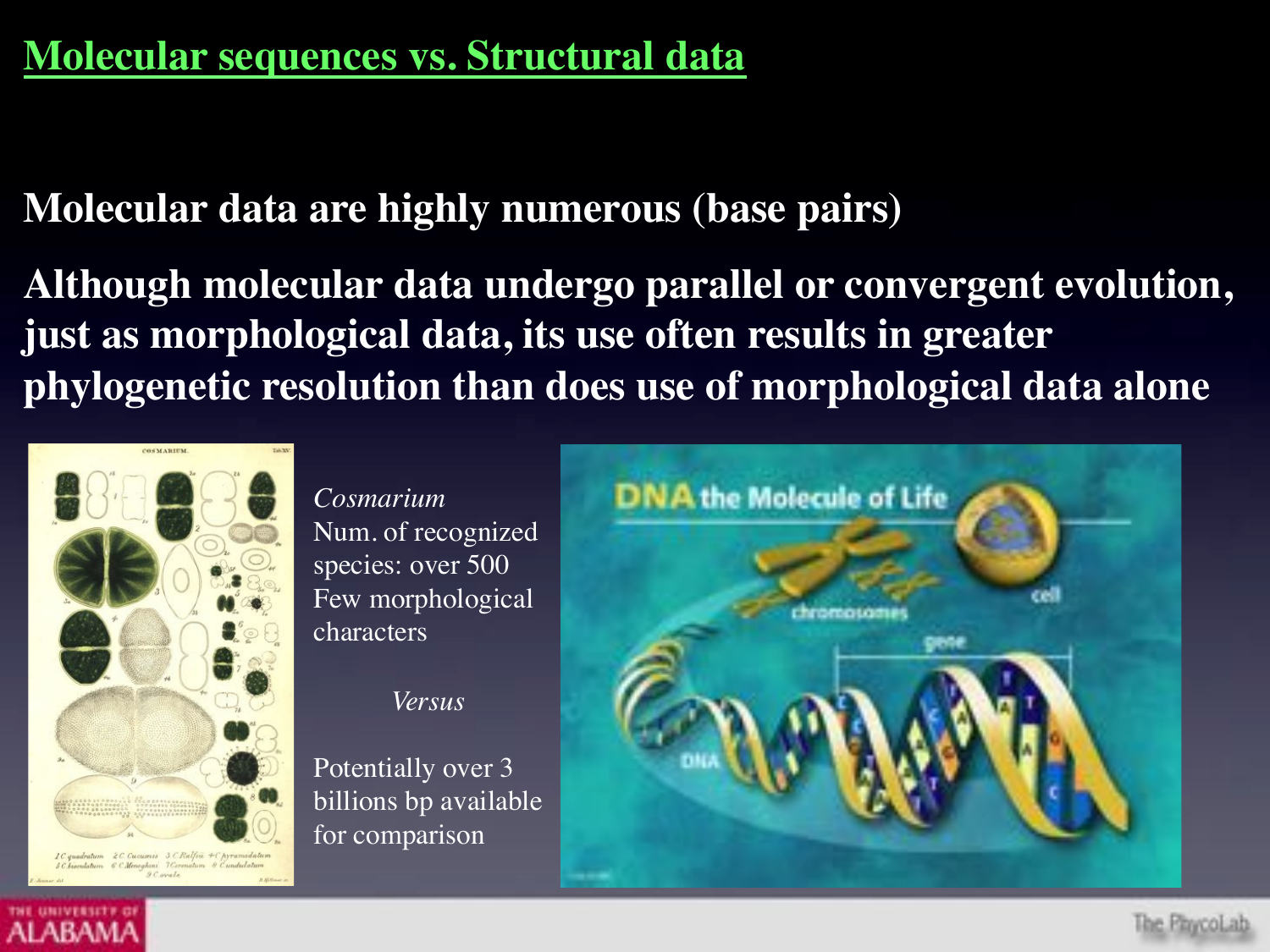**Choosing molecular phylogenetic approaches**

- **Many different molecules are available for comparison**
- **The choose of the molecule should be adequate for the specific goals Level of variation is important**

**Ribosomal RNA sequences (rDNA) are widely used:**

• **Large subunit (LSU or 28S) LESS VARIABLE**

• **Small subunit (SSU or 18S) LESS VARIABLE with regions of high variability**

• **Internal transcribed spacer (ITS) HIGHLY VARIABLE**



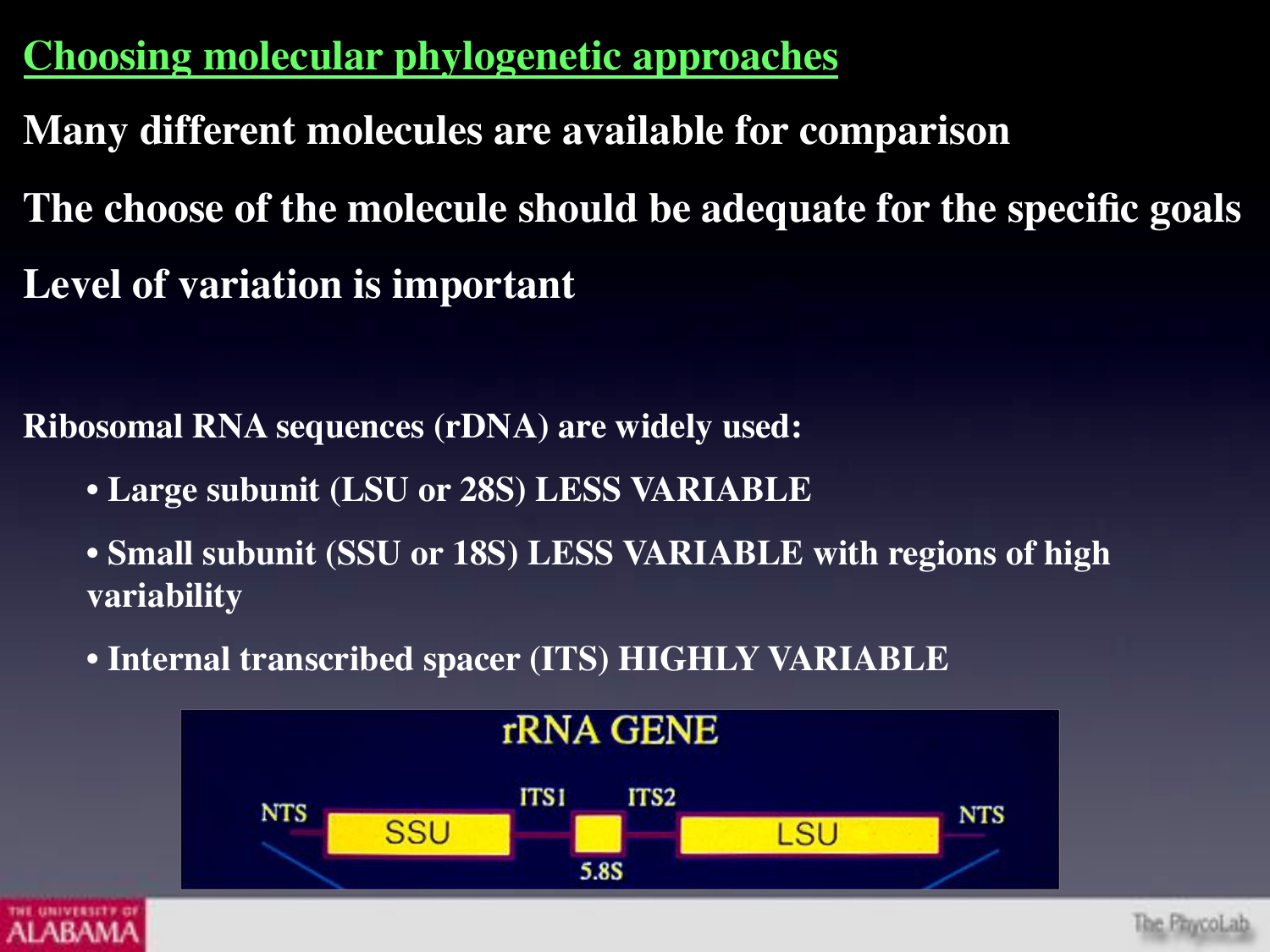#### **Ribosomal RNA gene (rDNA sequences, nuclear-encoded):**

**Divergences greater than 500 million years ago (major algal divisions) requires sequencing of very slowly evolving genes like the Small and Large (SSU and LSU) subunits ribosomal RNA**



**Conservation is derived from their essential role in cell function**

**rDNA is present in all eukaryotes; with a high number of characters (SSU @ 1800 bp, ITS @600 bp, LSU @ 2800 bp)**

**It occurs in tandem repeats, so it can be easily amplified**



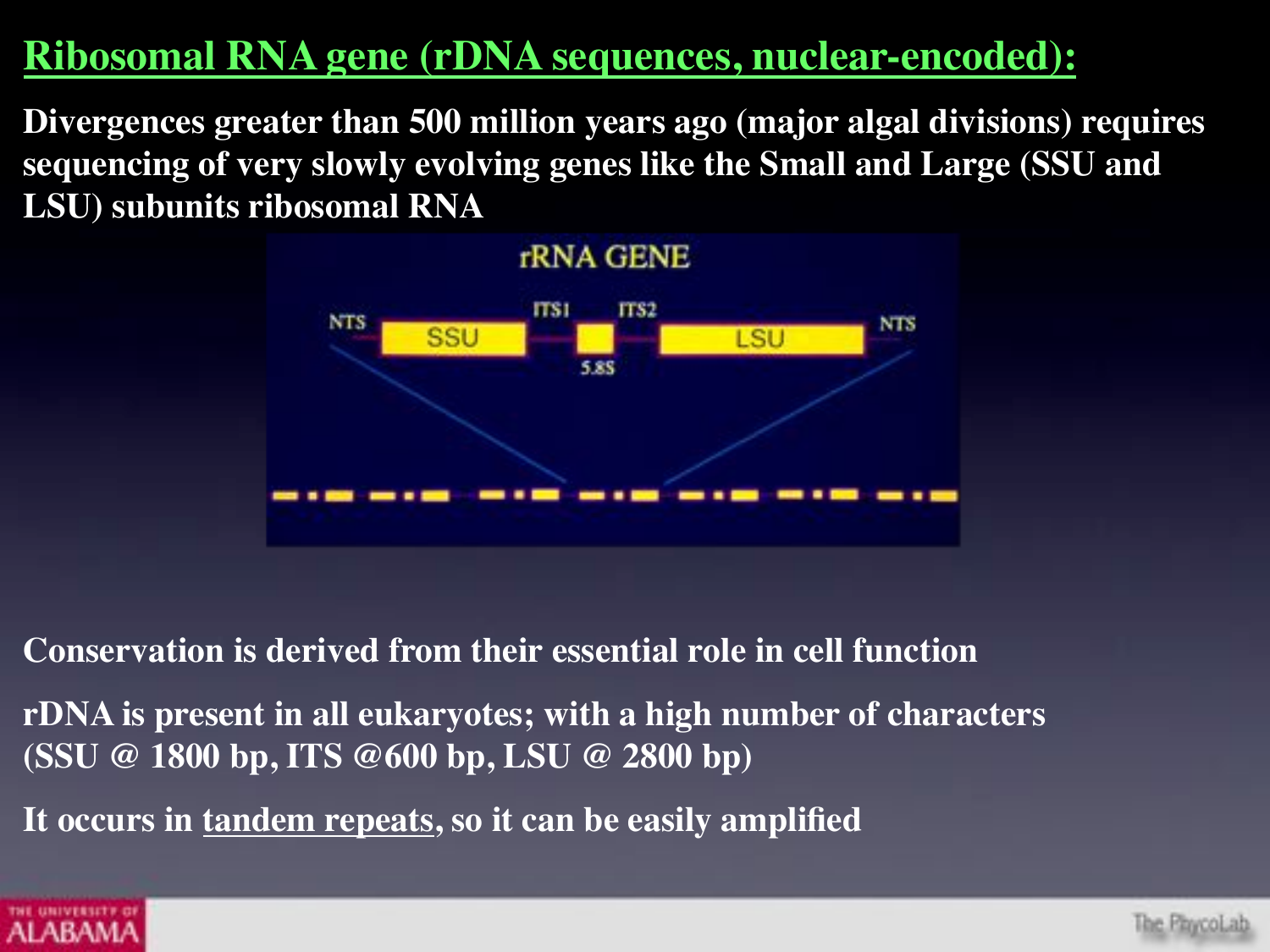## **Rubisco gene (chloroplast-encoded):**

## **Large subunit rubisco or** *rbc***L is commonly used**

*rbc***L has a higher base substitution rate and is much more useful for more "recent" divergence events inside of orders, families and particularly genera and species level**

**No insertions or deletions: 1467 bp**

#### **Easy to align**



|           | 800                  | grateloupia       |  |
|-----------|----------------------|-------------------|--|
|           | <b>Characters</b>    | 2 0 10 11 13      |  |
| Taxes     |                      |                   |  |
| 14        | ABORBAGT 1 Gruteli   | n<br>٠            |  |
| 15        | ABCRINGS 1 Grates    | α<br>n            |  |
| 16        | ABCEB609.1 Grately   | a<br>٠            |  |
| <b>ET</b> | ABORBETO 1 Gratel    | a                 |  |
| 18        | ABOBBE11.1 Gratel    | a<br>۳            |  |
| 19        | ABCIBINET2.1 Grately | d.                |  |
| 20        | ABDBB613.1 Gratel    | $\alpha$ $\alpha$ |  |
| 21        | ABOBBET-4.1 Gruteb   | ۵ï<br>n           |  |
| 22        | ABOBB615.1 Gratel    | 0.0<br>٠          |  |
| 28        | ABOBB616.1 Gratel    | ۵l                |  |
| 24        | ABOBB617.1 Gruteb    | a.<br>٠           |  |
| 25        | AB050618.1 Grate6    | ä<br>۰            |  |
| 26        | AB055468.1 Polyop    | ń                 |  |
| 2T        | AB055469.1 Polyop    | ä                 |  |
| 28        | AB055470.1 Gratel    | a                 |  |
| 29        | AB055471.1 Gratel    | ă                 |  |
| 30        | AB055472.1 Gratel    | ă                 |  |
| 洋生        | AB055473.1 Gratel    | ă                 |  |
| 32        | AB055474.1 Grutel    | α                 |  |
| <b>XX</b> | AB055475.1 Gratel    | ă                 |  |
| 34        | AB055476.1 Gratel    | ď                 |  |
| 35        | AB055477.1 Oratel    | a<br>ъ<br>α       |  |
| 36        | AB055478.1 Oratel    | a<br>٠<br>ь       |  |
| 37        | AB055479.1 Gratel    | a<br>Ð<br>ь       |  |
| 36        | AB055450.1 Oratel    | a<br>G B          |  |
| 39        | AB055482.1 Gratel    | a<br>6 6          |  |
| 40        | AB055483.1 Oratel    | ä<br>6. 6<br>۵    |  |
| 41        | AB055484.1 Gratel    | a<br>6 6<br>۵     |  |
| 42        | AB055485.1 Grutel    | a<br>616<br>ь     |  |
| 43        | AB055486.1 Or yled   | ď<br>ъ<br>a       |  |
| 44        | AB055487<br>1 Oratel | σ                 |  |
| 45        | AB055488.1 Or view   | a.                |  |
| 雷         | T30 C49<br>жŤ        | $3 - 1 - 1$       |  |

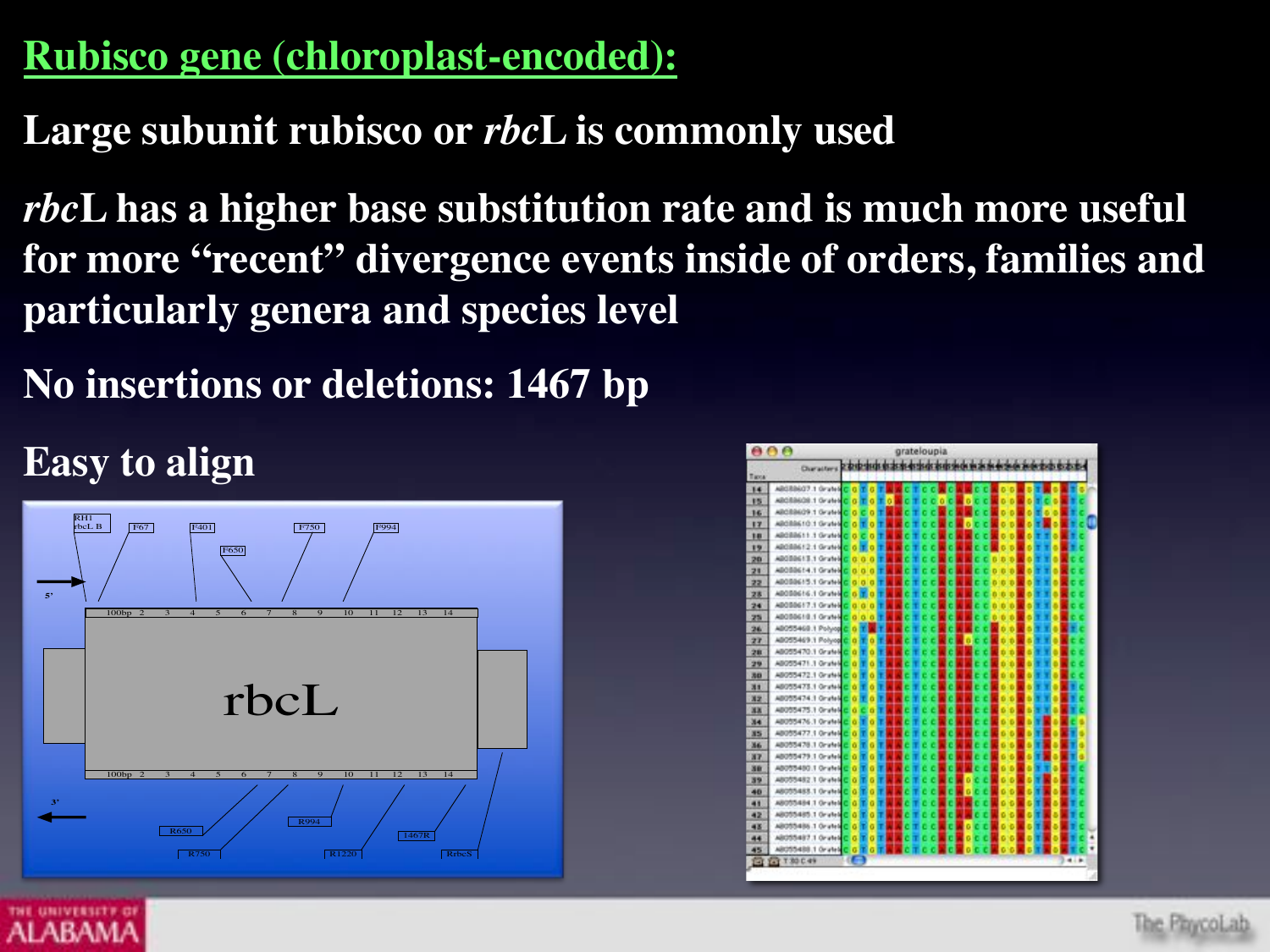#### **Generating, identifying, and evaluating optimal phylogenetic trees**

Trees can be generated by

- a) Distance methods
- b) Maximum parsimony (cladistic methods)

Samples originally corresponding to *Klebsormidium flaccidum* are spread along the *rbc*L tree





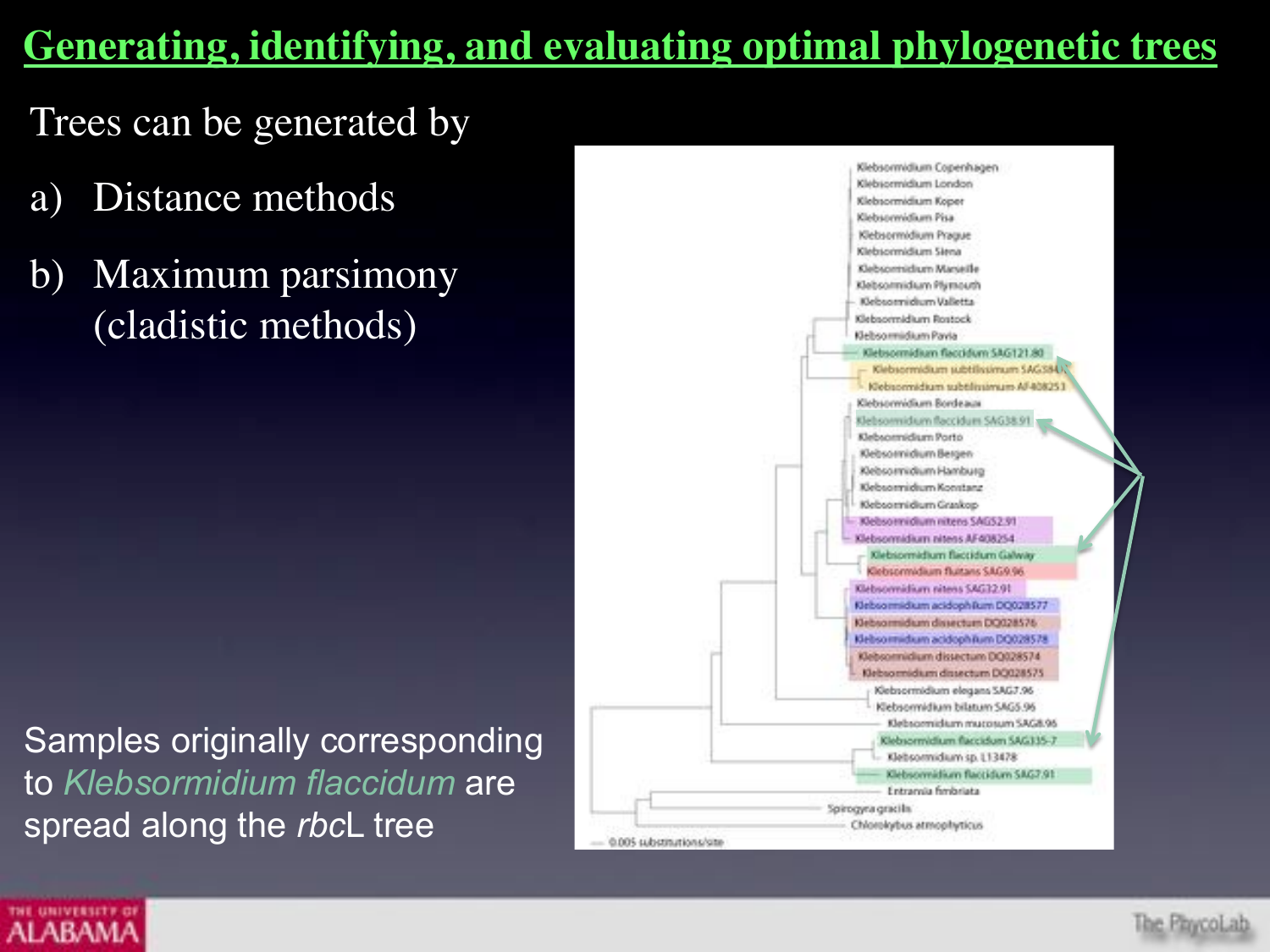In Distance methods the number of differences between all pairs of taxa are determined

Then these numbers are are used to group taxa to form a Dendrogram (tree diagram) which attempts to accommodate all of the pairwise distances

| <b>Species</b> | 1                       | $\overline{2}$ | 3 | $\overline{4}$ | 5                       | 6              | $\overline{7}$ | 8 | 9                       | 10 |
|----------------|-------------------------|----------------|---|----------------|-------------------------|----------------|----------------|---|-------------------------|----|
|                | $\overline{\mathsf{A}}$ | Т              | A |                | -                       | $\mathsf C$    | G              |   | A                       |    |
|                | G                       |                | A |                | $\overline{\mathsf{A}}$ | C              | G              |   | A                       |    |
|                | $\overline{\mathsf{A}}$ |                | G | G,             | $\overline{\mathsf{A}}$ | $\overline{C}$ | G              |   | G                       |    |
| Outgroup       | G                       |                | G |                | А                       |                | G              |   | $\overline{\mathsf{A}}$ |    |

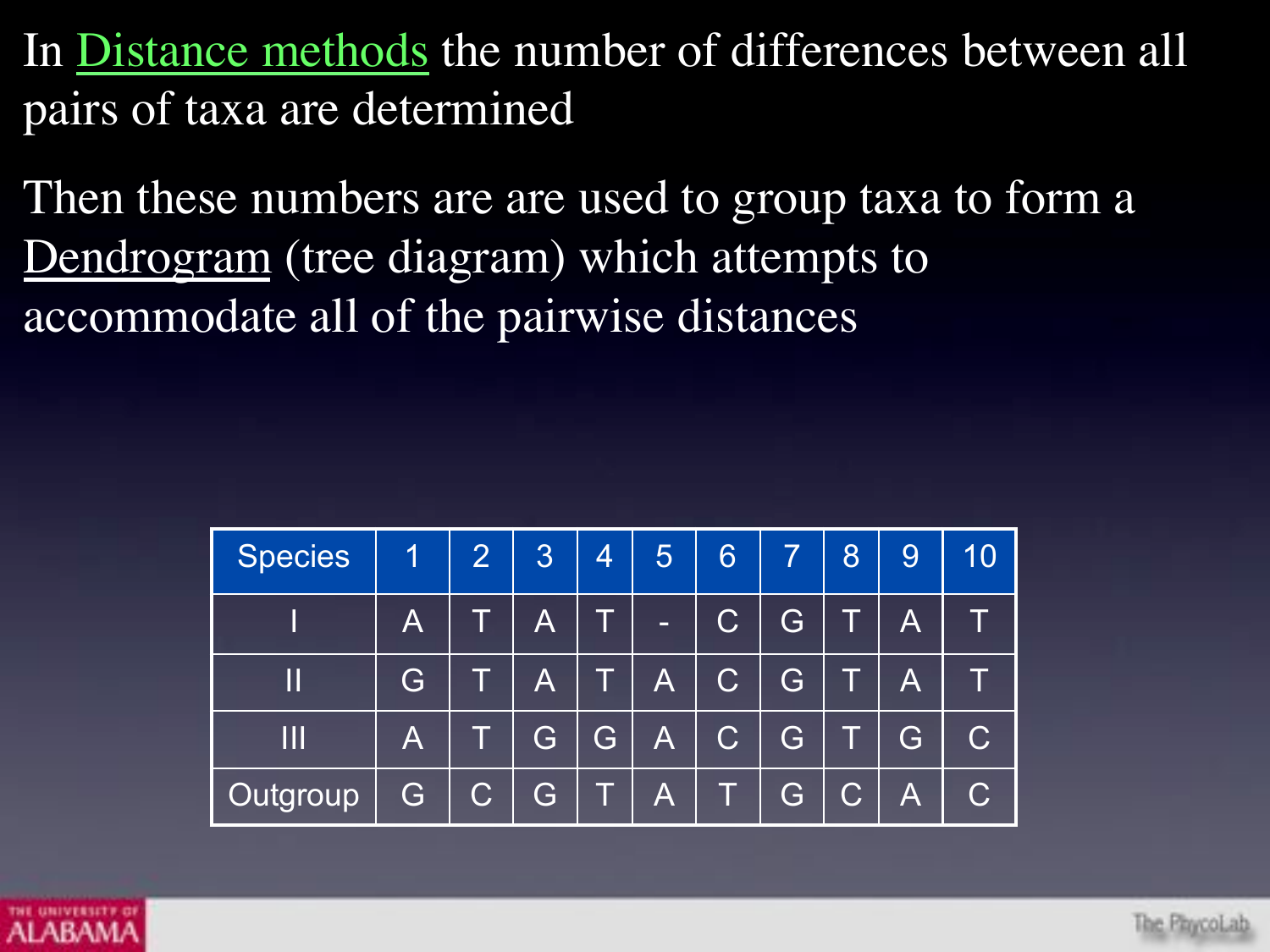|          |   |               | Ш             | <b>Outgroup</b> |  |  |
|----------|---|---------------|---------------|-----------------|--|--|
|          | - | $2/10 = 0.20$ | $5/10 = 0.50$ | 0.70            |  |  |
|          |   | -             | 0.50          | 0.50            |  |  |
| Ш        |   |               | -             | 0.60            |  |  |
| Outgroup |   |               |               | -               |  |  |

P= # differences/10 sites

The table above summarizes the calculation of pairwise distances between the gene sequences for four hypothetical species

The coefficients provide a simple summary of how similar (or different) each sequence is from the other Sequence I and II are more alike to each other than either is to III

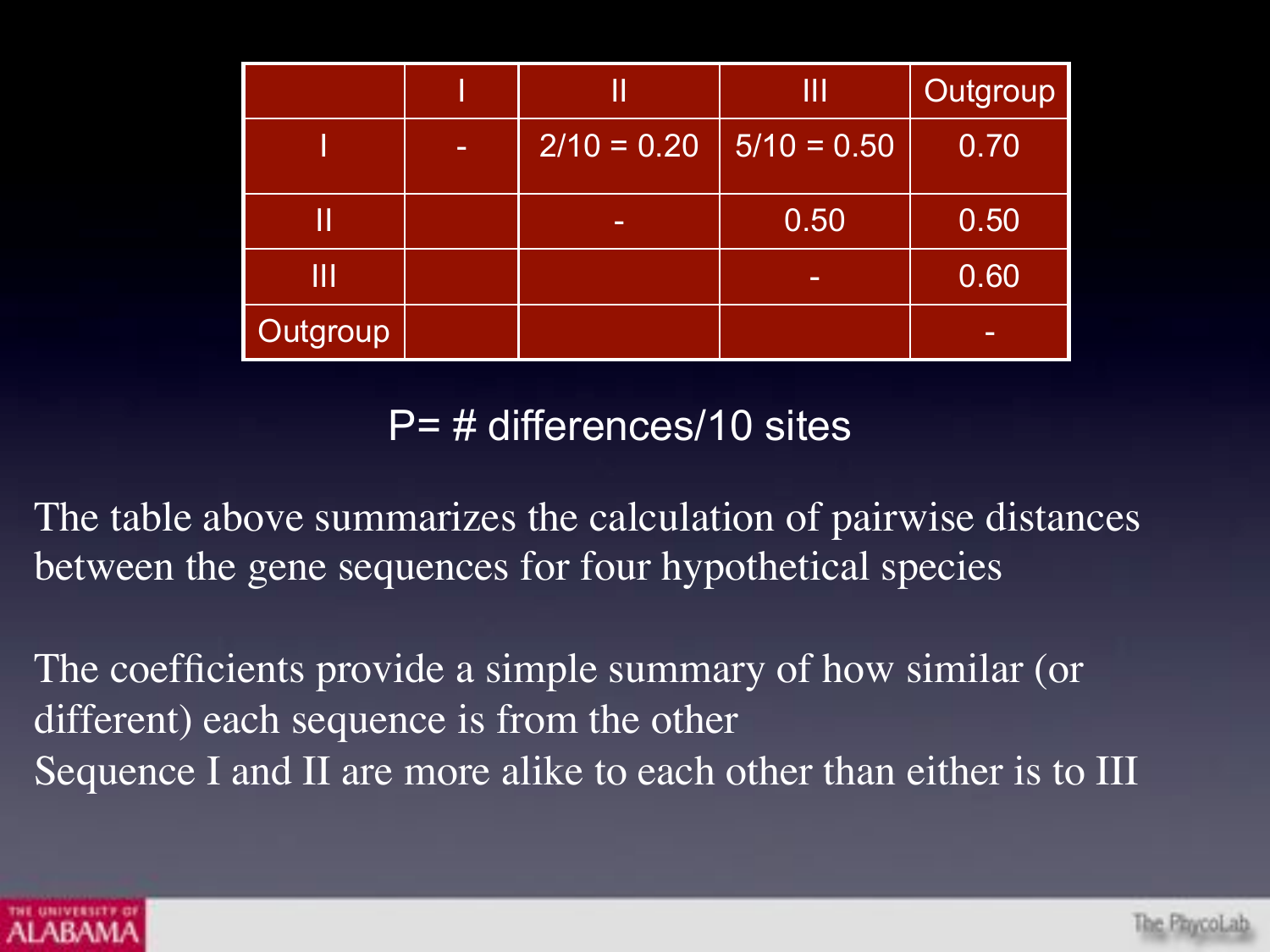Parsimony methods operate under the assumption (which is not always correct) that evolution operates in the most efficient (parsimonious) manner, i.e., the most accurate phylogeny is the one requiring the fewest number of changes

| <b>Species</b> | 1              | $\overline{2}$        | 3                       | 4 | 5                       | 6                       |   | 8                       | 9                       | 10 |
|----------------|----------------|-----------------------|-------------------------|---|-------------------------|-------------------------|---|-------------------------|-------------------------|----|
|                | $\overline{A}$ |                       | $\overline{\mathsf{A}}$ |   | -                       | $\overline{\mathsf{C}}$ | G |                         | A                       |    |
| Ш              | G              |                       | $\overline{\mathsf{A}}$ |   | $\overline{\mathsf{A}}$ | $\overline{\mathsf{C}}$ | G |                         | A                       |    |
| Ш              | $\mathsf{A}$   |                       | G                       | G | $\overline{\mathsf{A}}$ | $\overline{\mathsf{C}}$ | G |                         | G                       | C  |
| Outgroup       | G              | $\overline{\text{C}}$ | G                       |   | $\overline{\mathsf{A}}$ |                         | G | $\overline{\mathbf{C}}$ | $\overline{\mathsf{A}}$ |    |

Given 4 taxa (I, II, III, and outgroup) how many different ways these branches can be arranged in a tree?



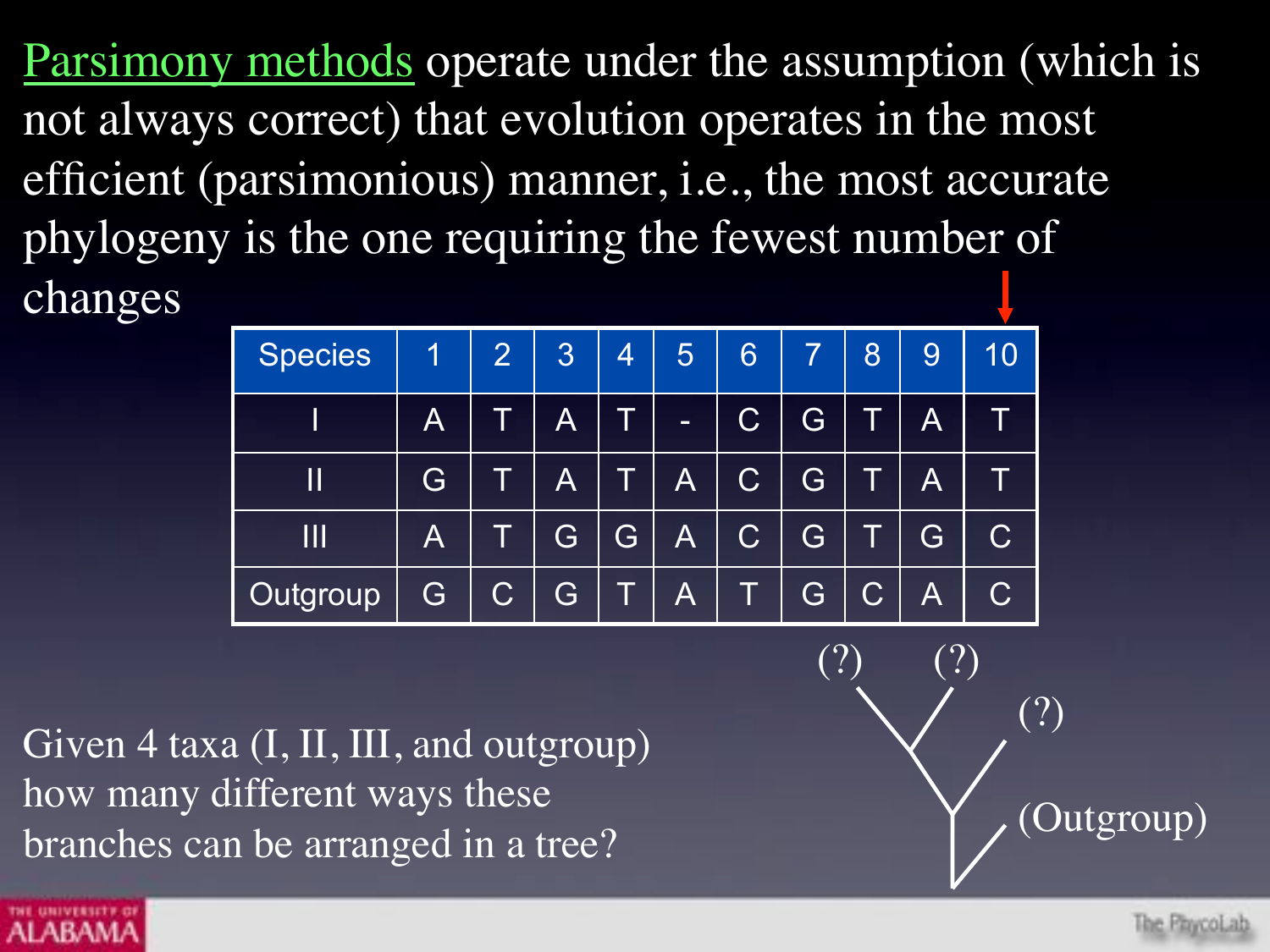There are only 3 possible branch arrangments/combinations

When we superimpose in these three possible trees the changes (**-**) necessary to explain each tree from the ancestral state (Outgroup) then we get different values (changes) for each tree:



**The left tree is the most parsimonious because it requires only 1 change!**



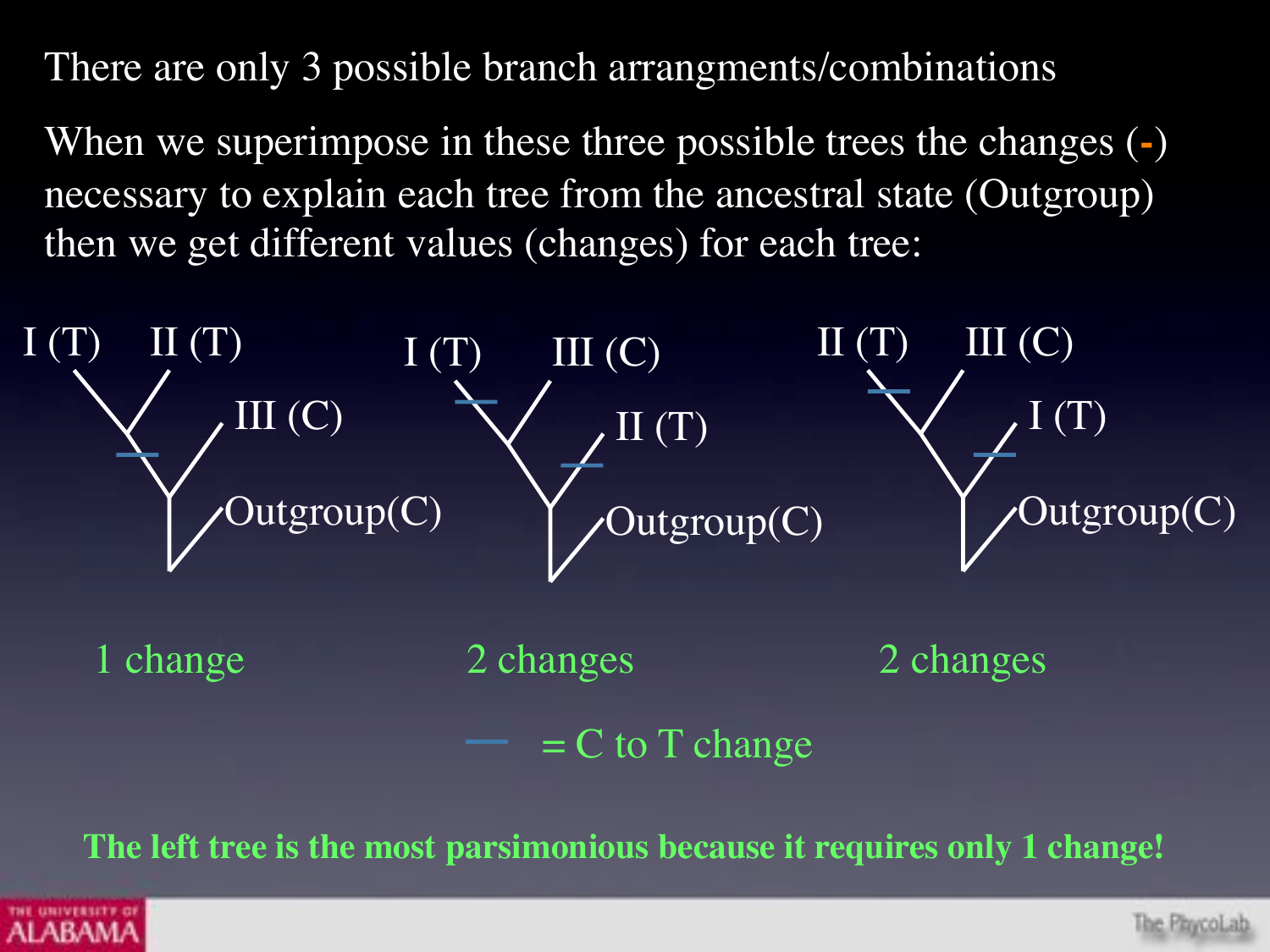The entire sequence must be considered in the analysis; in this case, that means all 10 positions, not just the 10th

Once all 10 positions are considered, the tree, called Cladogram, on the left is still considered the most parsimonious, as it takes only 10 changes (rather than 11 or 12)

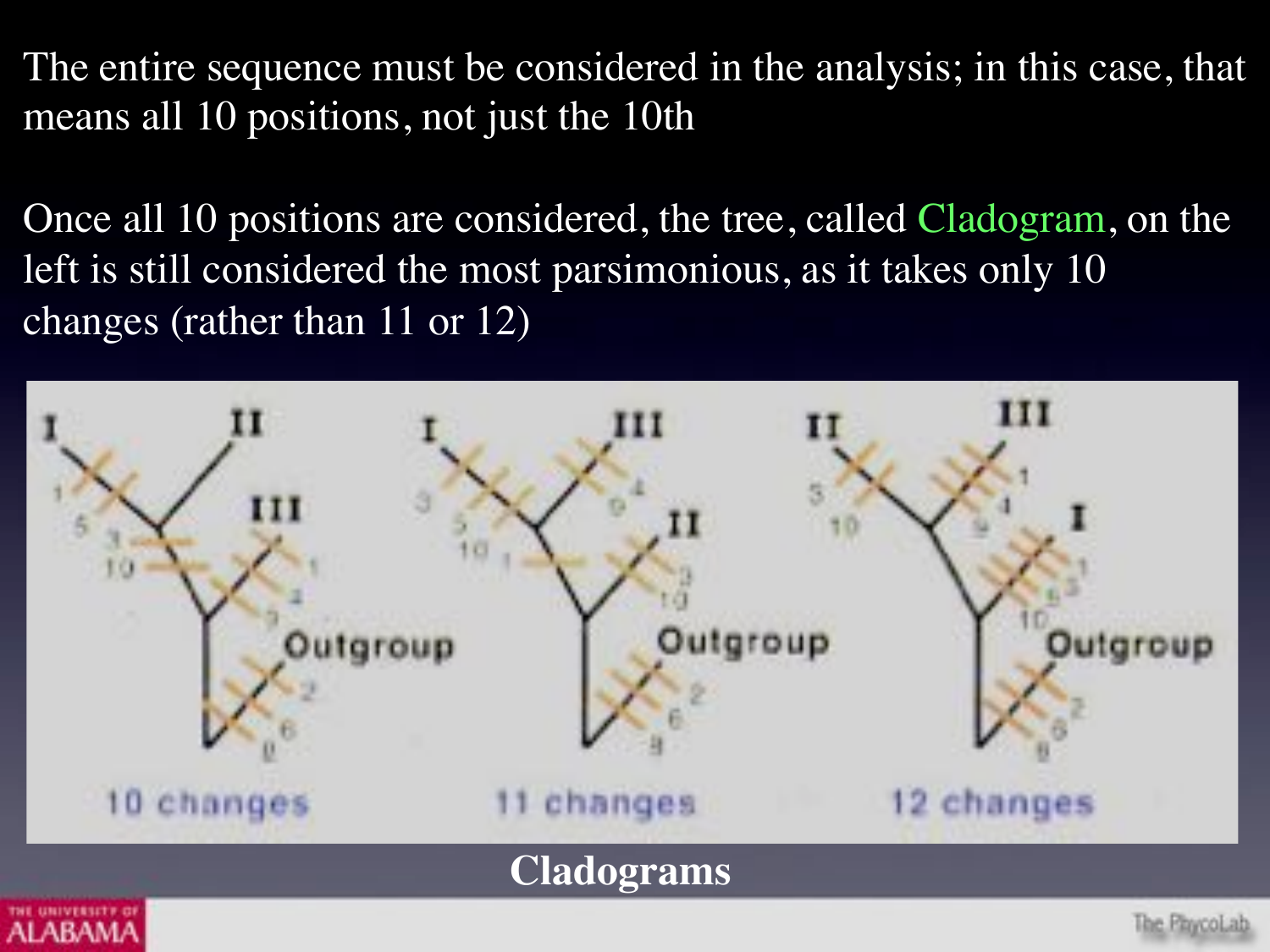The number of possible phylogenies (trees) increases with the number of taxa examined. There are 2 million possible trees for 10 taxa; for 50 taxa the number is 3x1074

Therefore an **Exhaustive** search (when every possible tree is analyzed) is performed when the number of taxa is less than 12.

For studies with 12 or more taxa, Heuristic searches (trial and error approaches) are performed.

How reliable a tree can be?

Each individual node in the tree is evaluated by calculation of a Bootstrap value: it simulates the collection of replicate data sets through repeated re-sampling of the data, including some portions and leaving out others each time. The number of times a particular branch is recovered is determined as a percent value. Branches with 50% or less are considered poorly supported

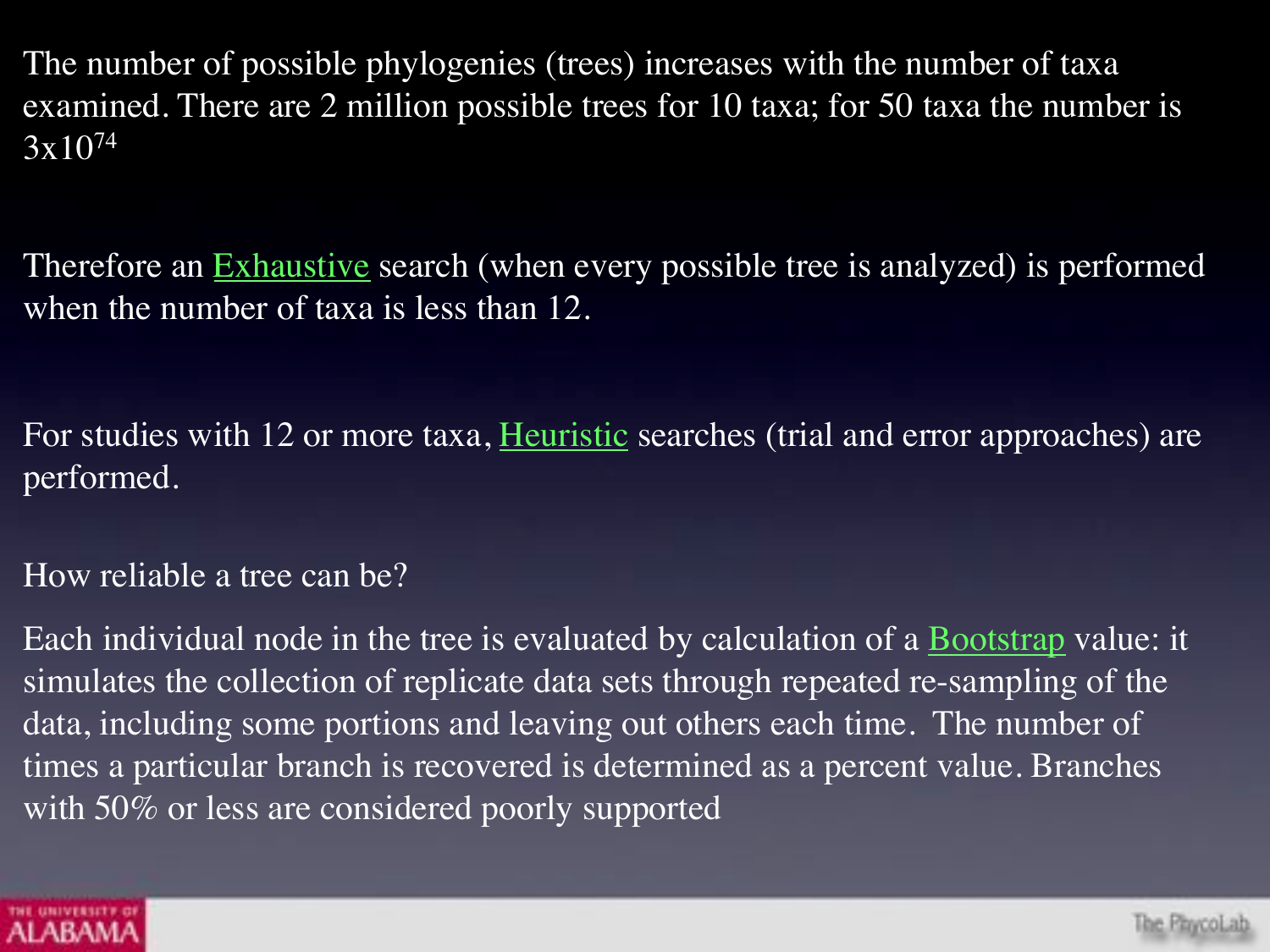#### Example of a cladogram, note the similarity among branch lengths



Fig. 1. Maximum-parsimony tree based on partial phragmoplastin sequences, estimated from exhaustive search. A total of 584 positions are represented in the phylogram. GenBank accession numbers are given in parentheses. Tree length= 1090; CI=0-868; RI=0-636. Bootstrap values represent percentages derived from 10 000 replicates.



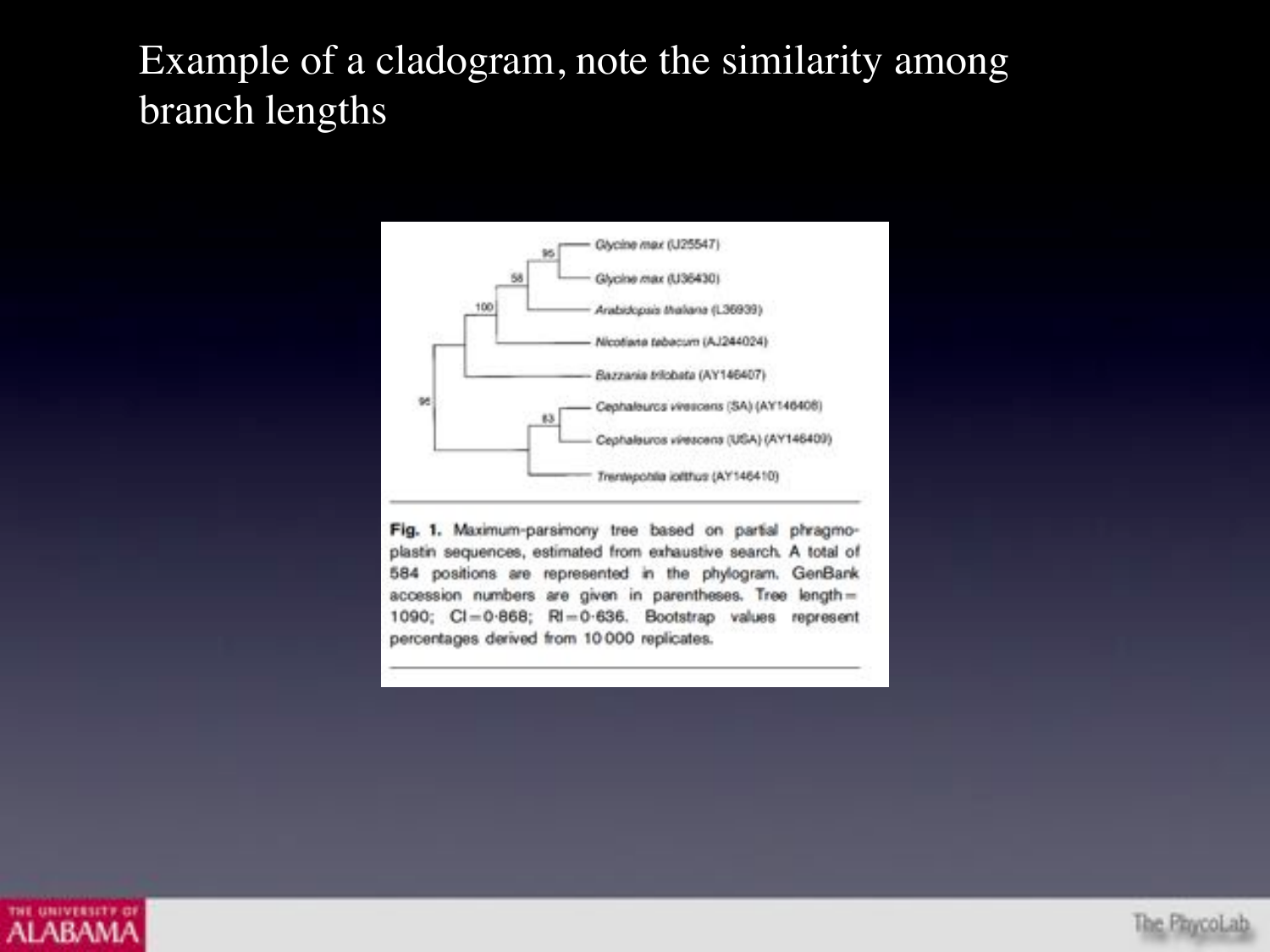

FIG. 2. Phylogram inferred from maximum-likelihood analysis of the rfd. gene in Klebovmidium and outgroup taxa, with bootstrap support (BP) and Bavesian posterior probabilities (PP) indicated at the nodes. From left to right, support values at nodes correspond to neighbor-joining BP, maximum-parsimony BP, maximum-likelihood BP, and Bayesian PP. New sequences produced in this study are marked with an asterisk. The four clades containing strains from urban environments are numbered as reported in the text.

**UNIVERSITY** 

**ALABAMA** 

Samples originally corresponding to *Klebsormidium flaccidum* are spread along the *rbc*L tree

On the other hand, samples corresponding to different morphological species are grouped together

This is a phylogram, an evolutionary tree where branch lengths are proportional to the amount of character change

The PhycoLab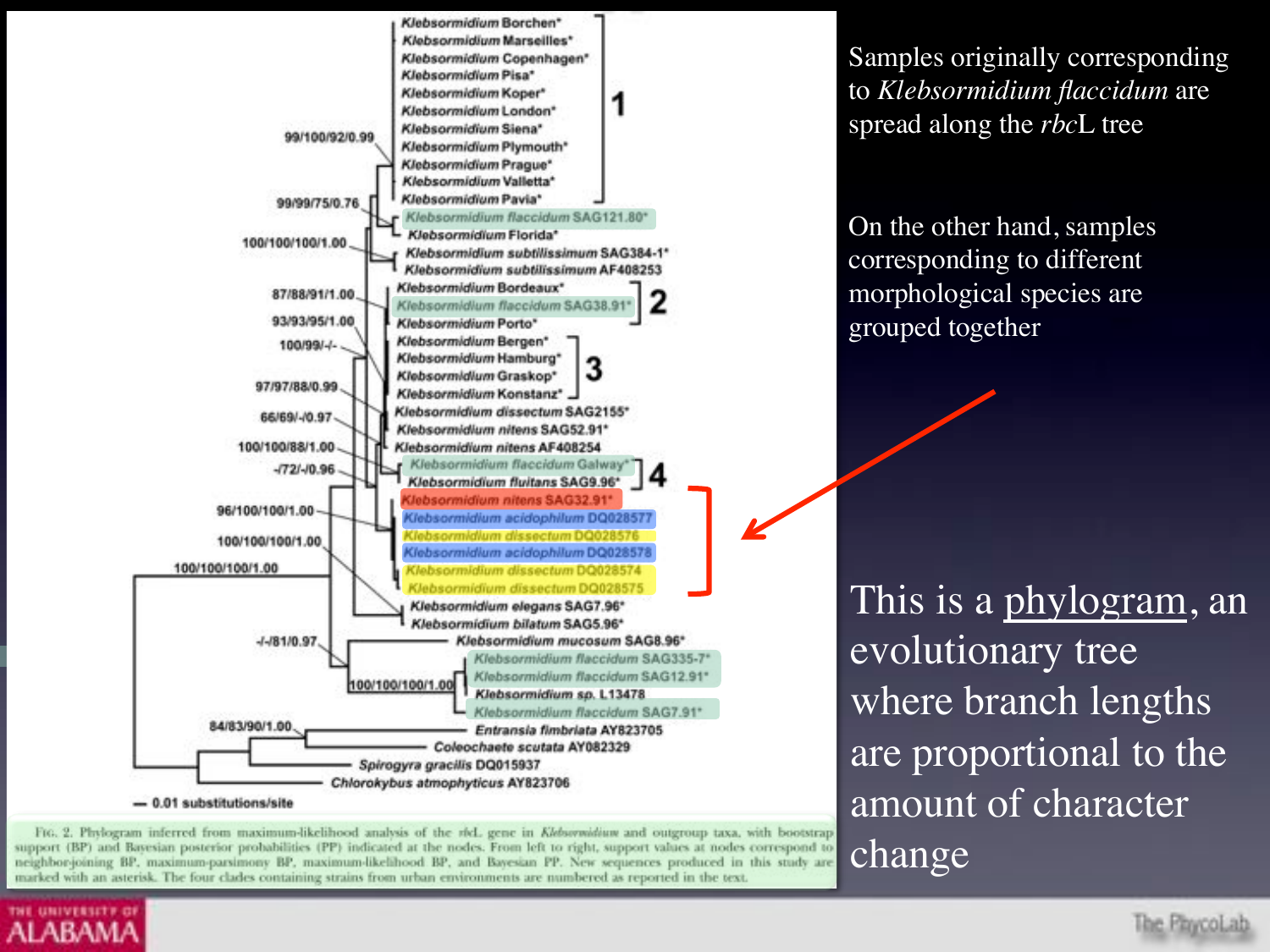#### **The application of Phylogeny**

**Can be used to define monophyletic groups of algal species with some confidence**

**When other data (biochemical, ultrastructural, etc) are mapped onto phylogenies, clade-specific attributes are often revealed!**



**ALABAMA** 

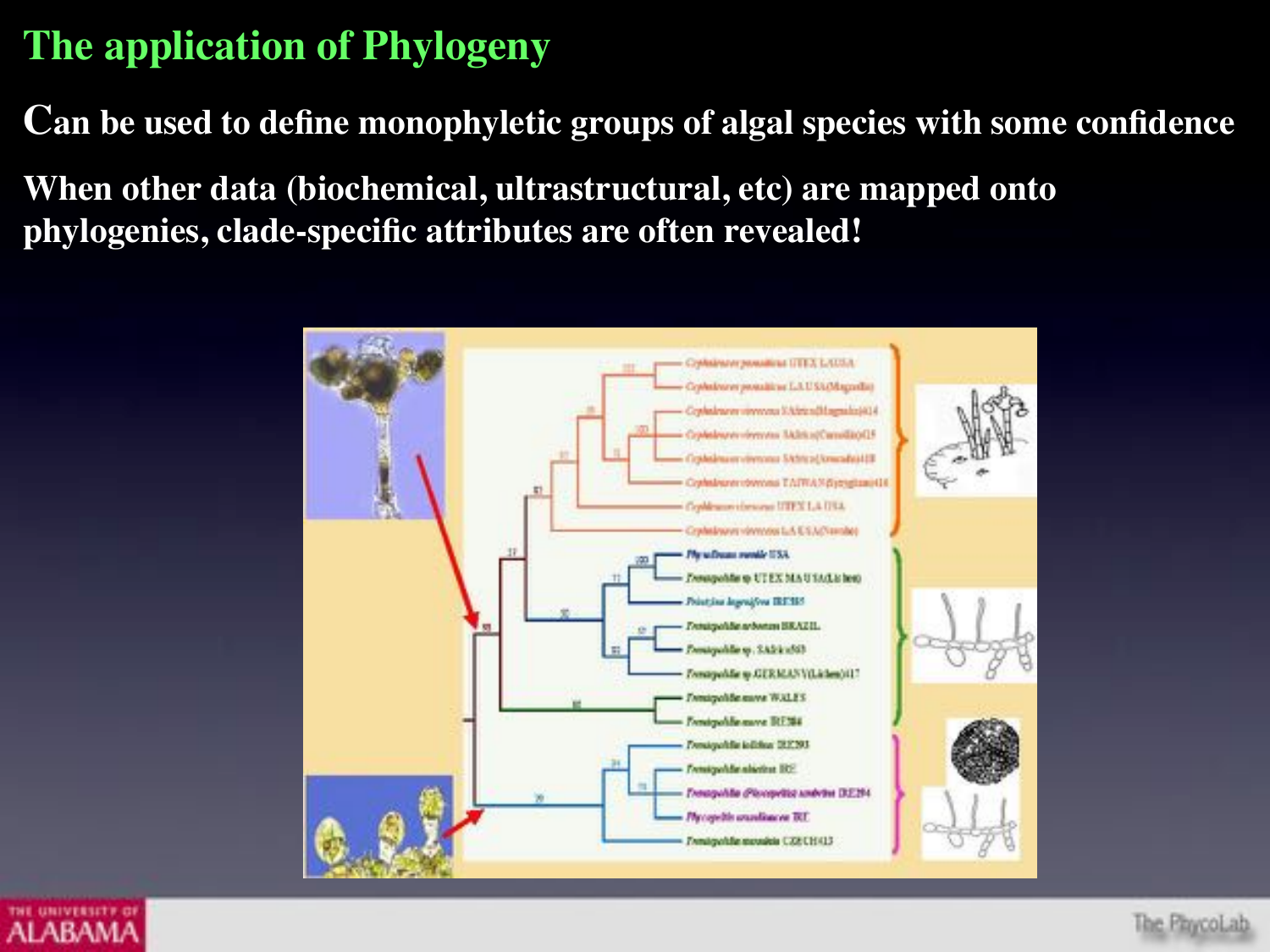**Phylogenetic information can form a robust basis for predicting the extent to which physiologies or ecological behavior can be extrapolated from taxa that have been studied to related form that have not**

#### **Evolutionary utility**

- **-Biodiversity**
- **-Evolution of life history and sexual reproduction**

#### **-Ecological utility**

**ALABAMA** 

- **-Detection of microorganisms in natural environments**
- **-Evaluation of gene expression of primary producers in horizontal, vertical or geographic gradients**

Reading: Assembling the Tree of Life

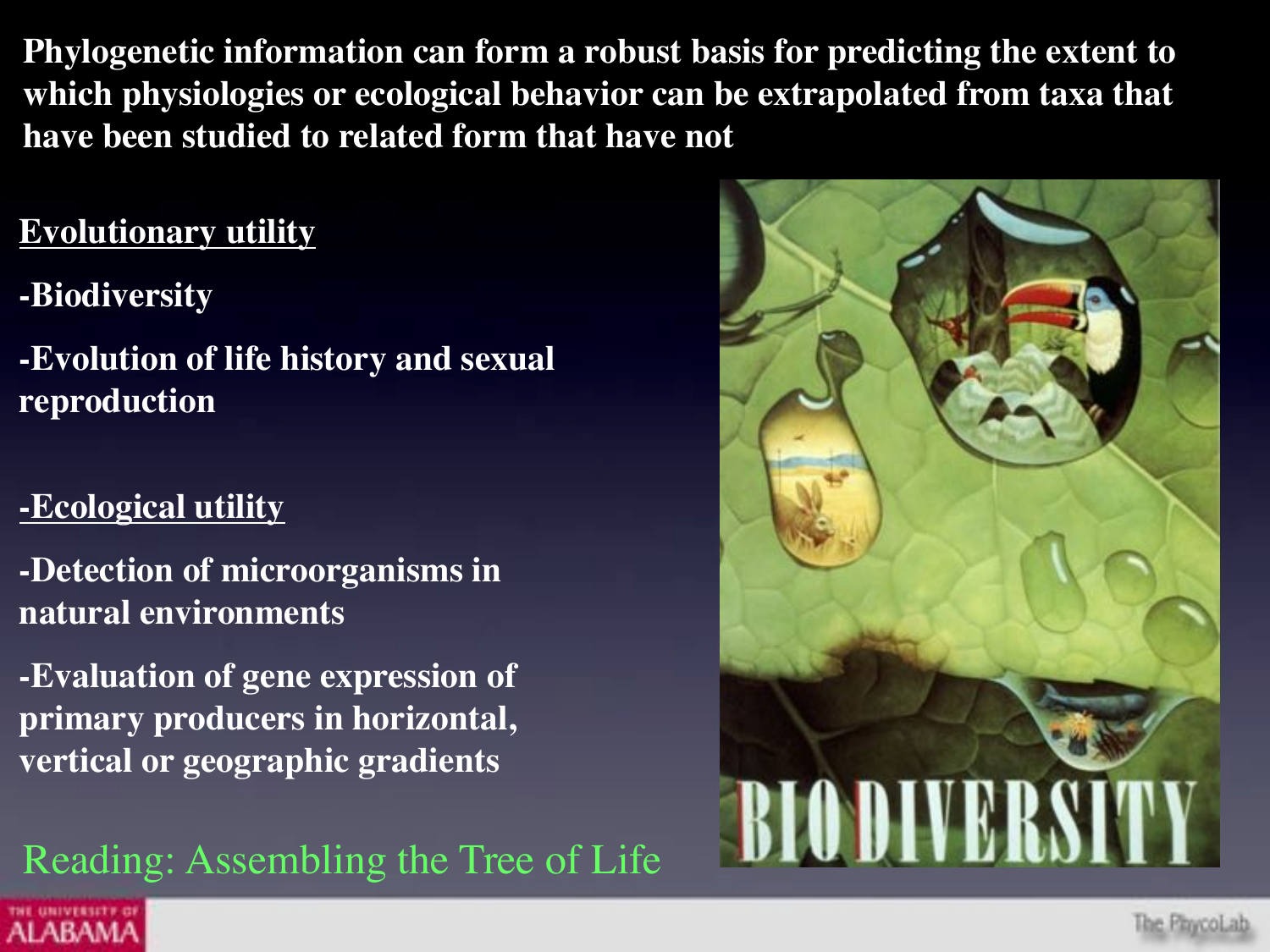#### **The biological revolution caused by electron microscopy in the 1970's is repeated today by the Gene analysis!**



## **What is next?**